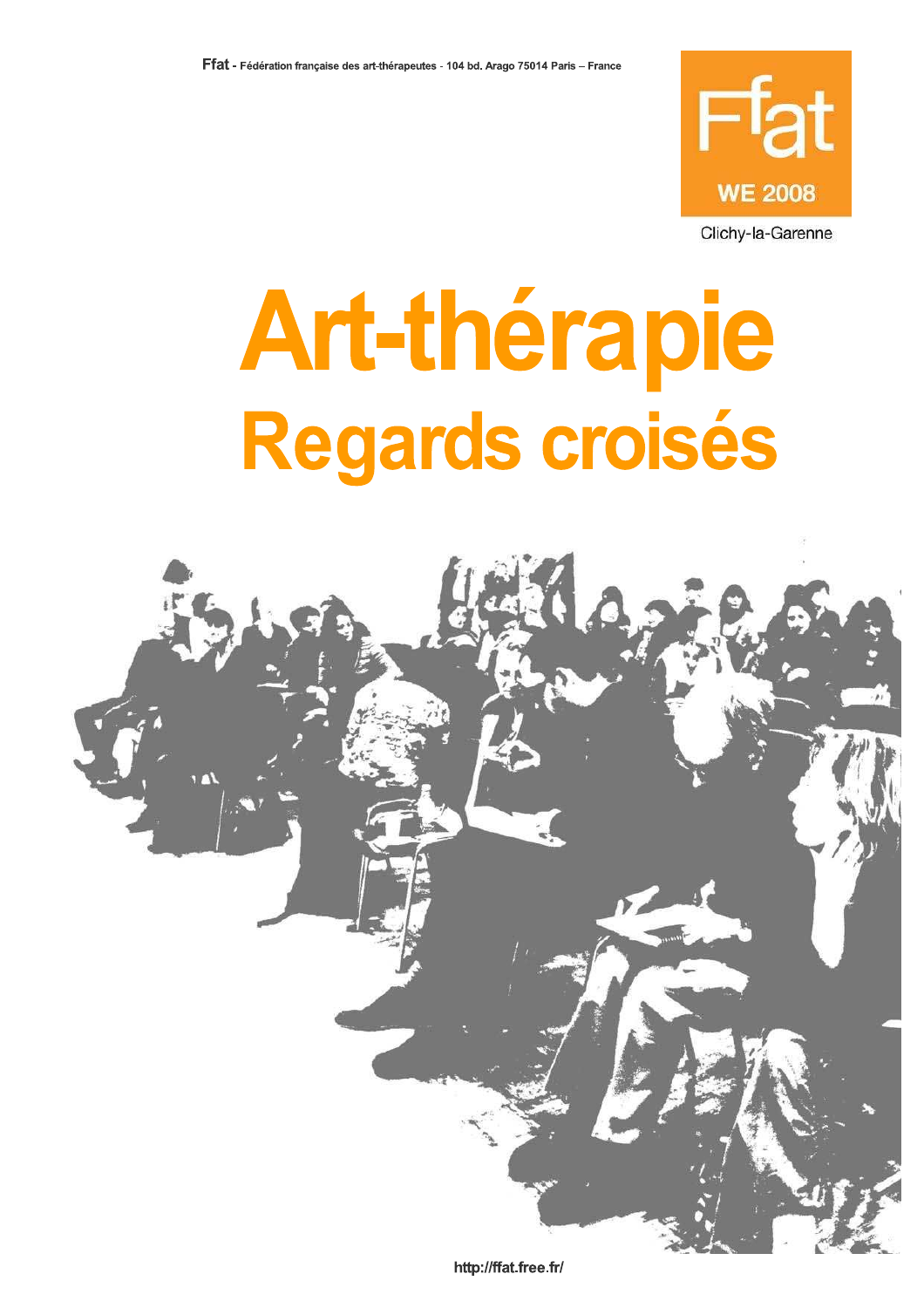Ffat - Fédération française des art-thérapeutes.

Siège social - 104, bd. Arago 74014 Paris - France

Tél +33 (0)6 78 24 17 77 - mail - ffat@free.fr site internet - http:/ffat.free.fr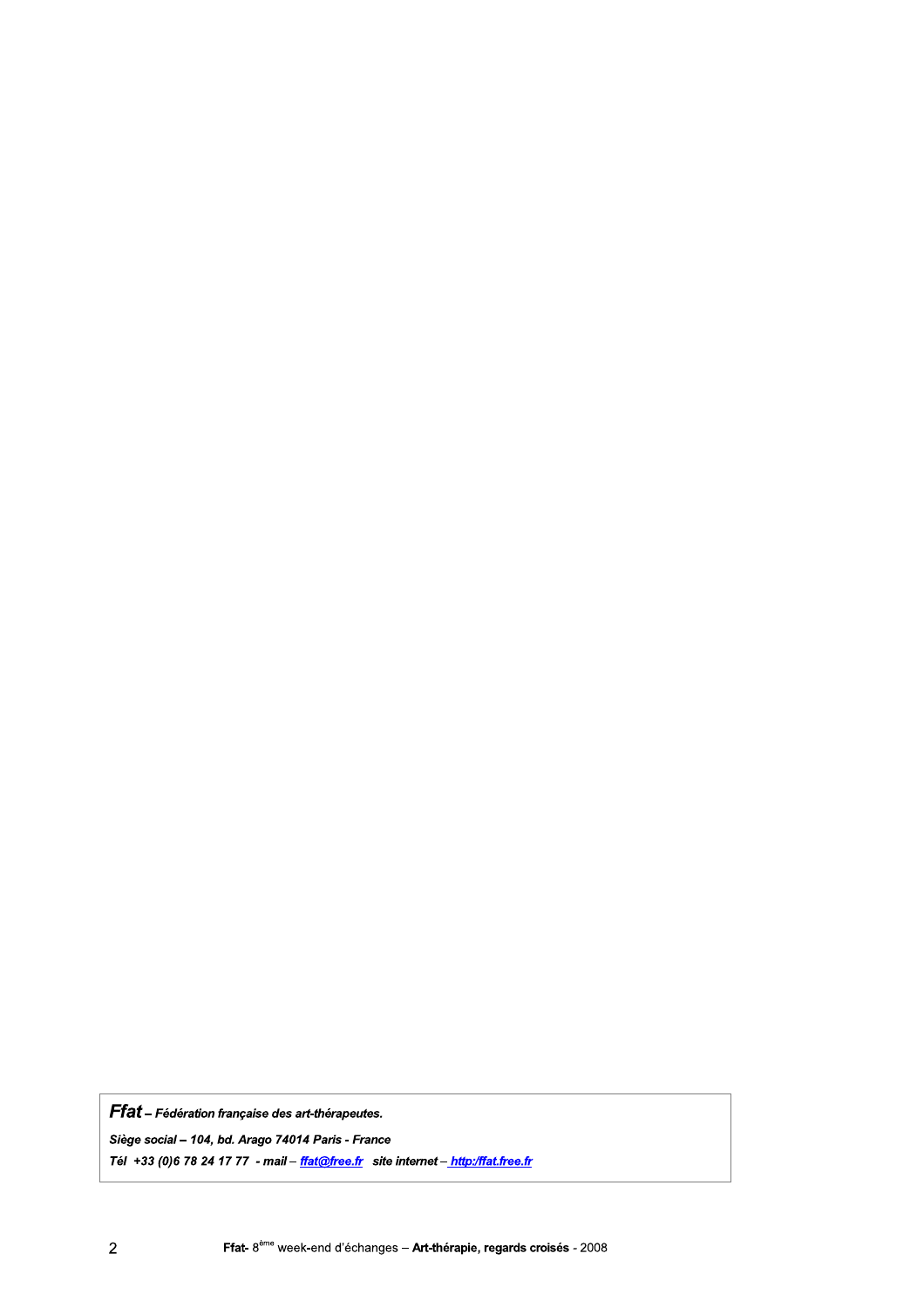8<sup>ème</sup> week-end d'échanges

29 et 30 mars 2008

6, place du Marché, Clichy-la-Garenne (92)

Proposé par la



## **Art-thérapie** Regards croisés

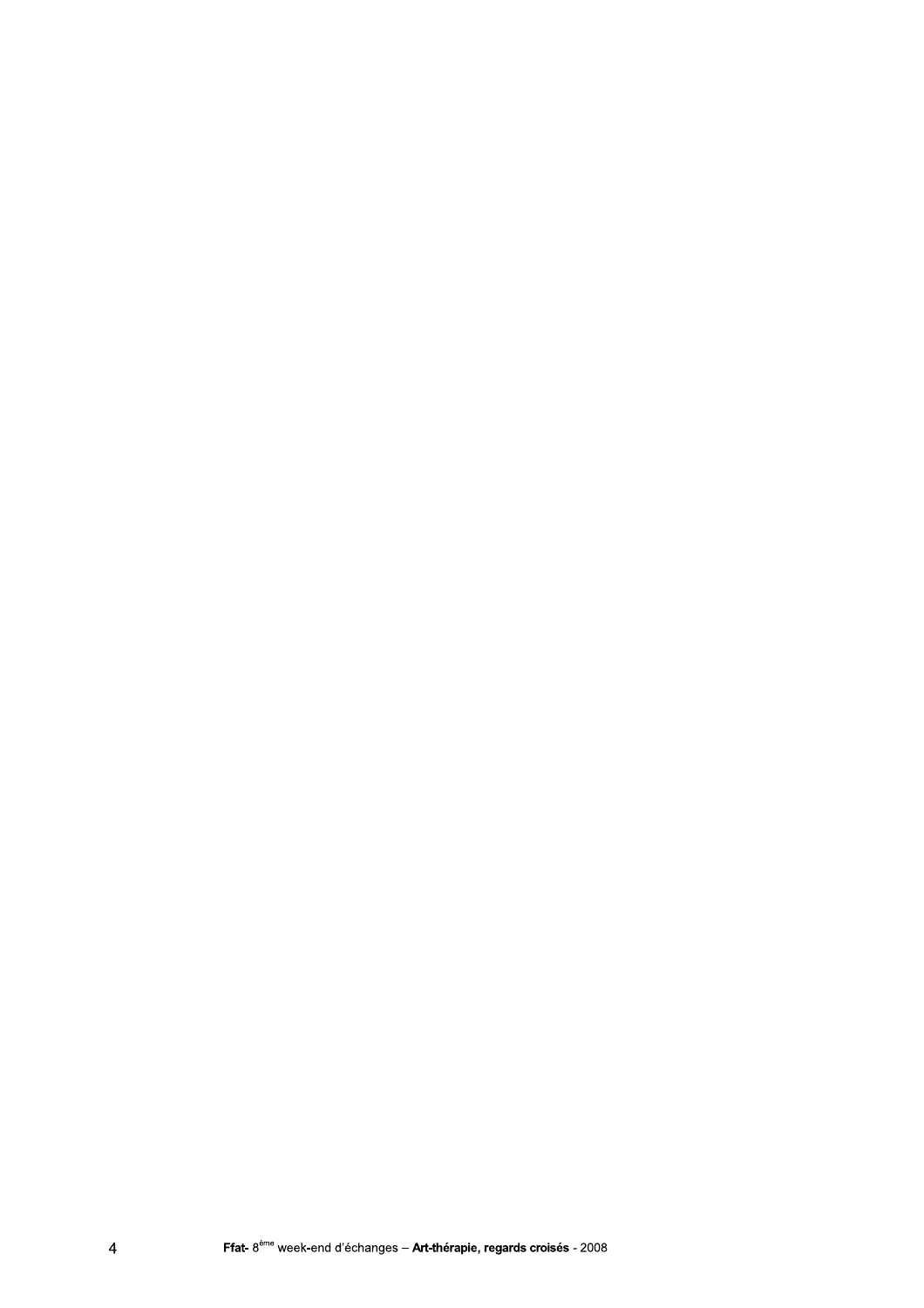**Edito** "Tout apprentissage consiste en un métissage... Aime l'autre qui engendre en toi une troisième personne, l'esprit."

Comment peut-on penser la place de l'art-thérapeute et la perception de sa contribution spécifique parmi celles des différents membres d'une équipe soignante ou dans un dispositif d'aide à la personne?

Michel Serres - Le Tiers-Instruit - 1991

Suivant sa façon de pratiquer - en tant que salarié, en libéral, en association, en tant que formateur – l'art-thérapeute est appelé à se questionner sur son insertion dans un tissu médico-socio-éducatif lui permettant de prendre sa place dans une prise en charge pluridisciplinaire de la personne cherchant l'aide et l'accompagnement.

Cette place est donc à penser dans le cadre d'une équipe, dans des réseaux, avec des partenariats divers, et, il faut bien le dire, elle est en constante mouvance.

Le regard que portent sur l'art-thérapie ces autres professionnels, mais aussi les usagers eux-mêmes ainsi que leurs proches, est d'une grande importance. Nous vous proposons donc de réfléchir ensemble, avec les art-thérapeutes et toutes les autres personnes concernées, sur les modalités de coopération les plus adaptées, les plus subtiles, les plus efficaces, afin que nos projets puissent se réaliser.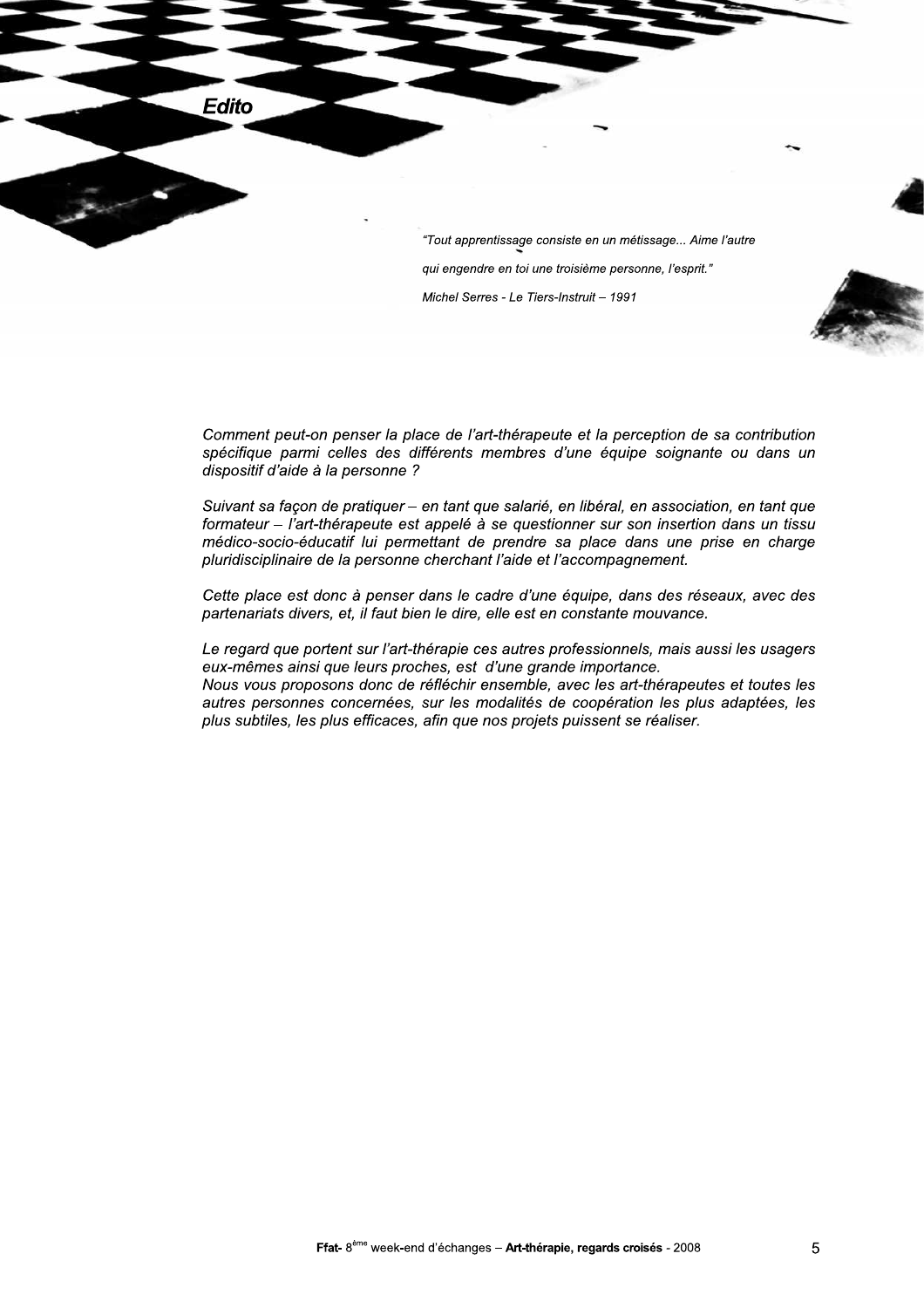Les textes des échanges enregistrés ont été rédigés par Irina Katz-Mazilu. Toutes les photos illustrant cette brochure ont été prises par Daniel Boursin. Maquette et mise en page : Alessandra Laneve

## Précision sur le contenu des brochures éditées par la Ffat suite aux colloques.

Les textes et interventions que nous diffusons dans ces brochures ne doivent pas être considérés comme des textes officiels de la Ffat mais comme les comptes-rendus des interventions de professionnels adhérents ou non adhérents à la fédération.